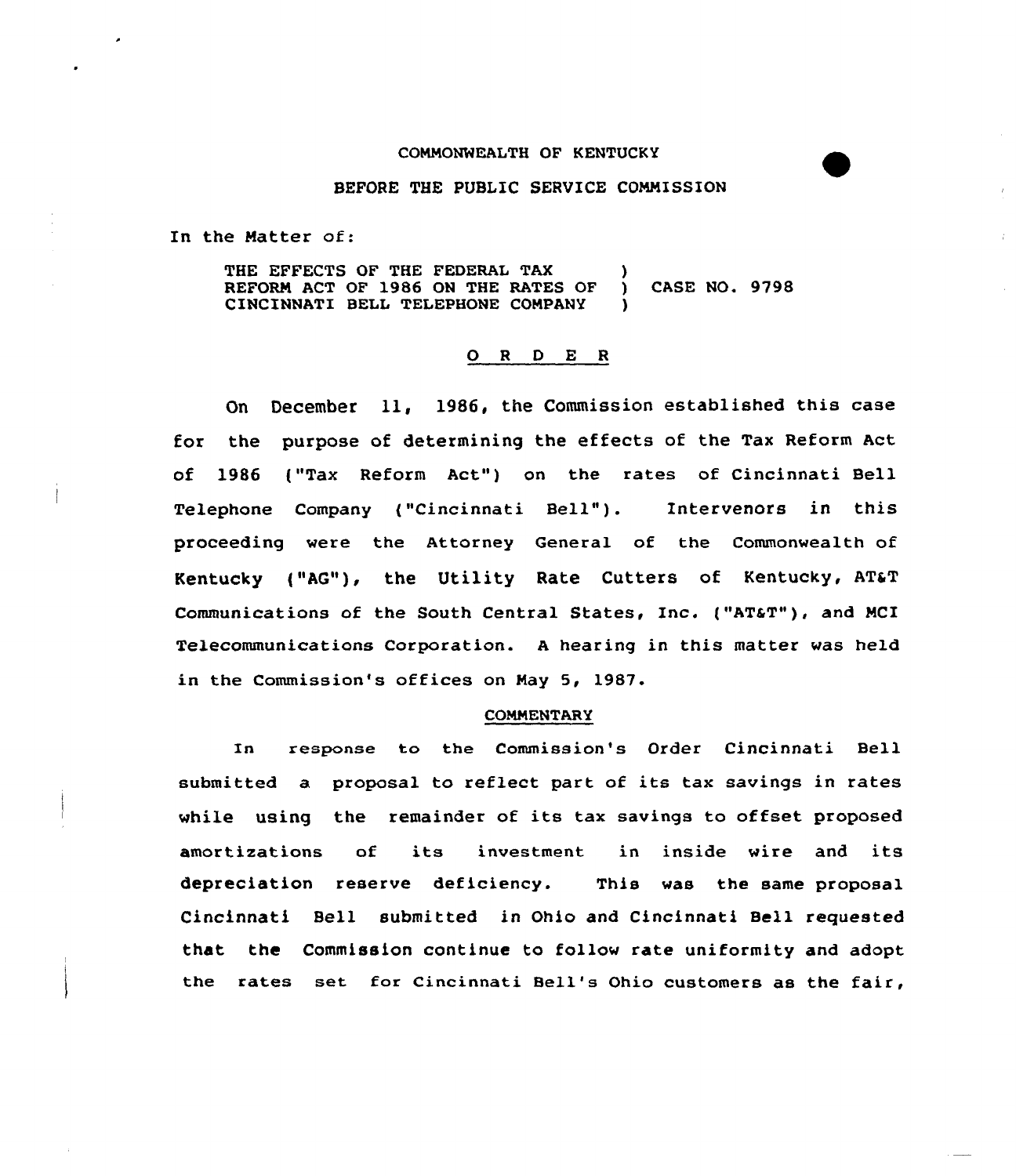just, and reasonable rates for Cincinnati Bell's Kentucky customers.

Historically, based upon the revenue split basis for allocating utility plant and expenses between the Ohio and Kentucky jurisdictions, the Commission has adopted Cincinnati Bell's ohio rates for Kentucky customers residing in Cincinnati Bell's Cincinnati Metropolitan Service Area ("CNSA"). In past rate cases the Commission has found that acceptance of rate uniformity based on the revenue split allocation method has benefited Cincinnati Bell's Kentucky customers.

## DISCUSSION OF ISSUES

Cincinnati Bell's original proposal included an estimate for a monthly credit of \$.30 for each exchange access line beginning on July 1, 1987, and continuing through June 30, 1989, with a guarantee of rate stability on exchange access lines for this 2-year period. On April 24, l987, Cincinnati Bell revised the calculation to \$.31 per exchange access line in conformance with its filing before the Ohio Commission.

The AG recommended that the Commission reject the concept of rate uniformity and make a separate evaluation of Cincinnati Bell's revenue requirements as effected by the Tax Reform Act. In support of its recommendation the AG submitted <sup>a</sup> schedule of recommended rate reductions which produced an available revenue reduction of \$2.9 million.

# Rate Uniformity

The major issue in this case is rate uniformity and whether to continue uniform rates in conjunction with Cincinnati Bell'

 $-2-$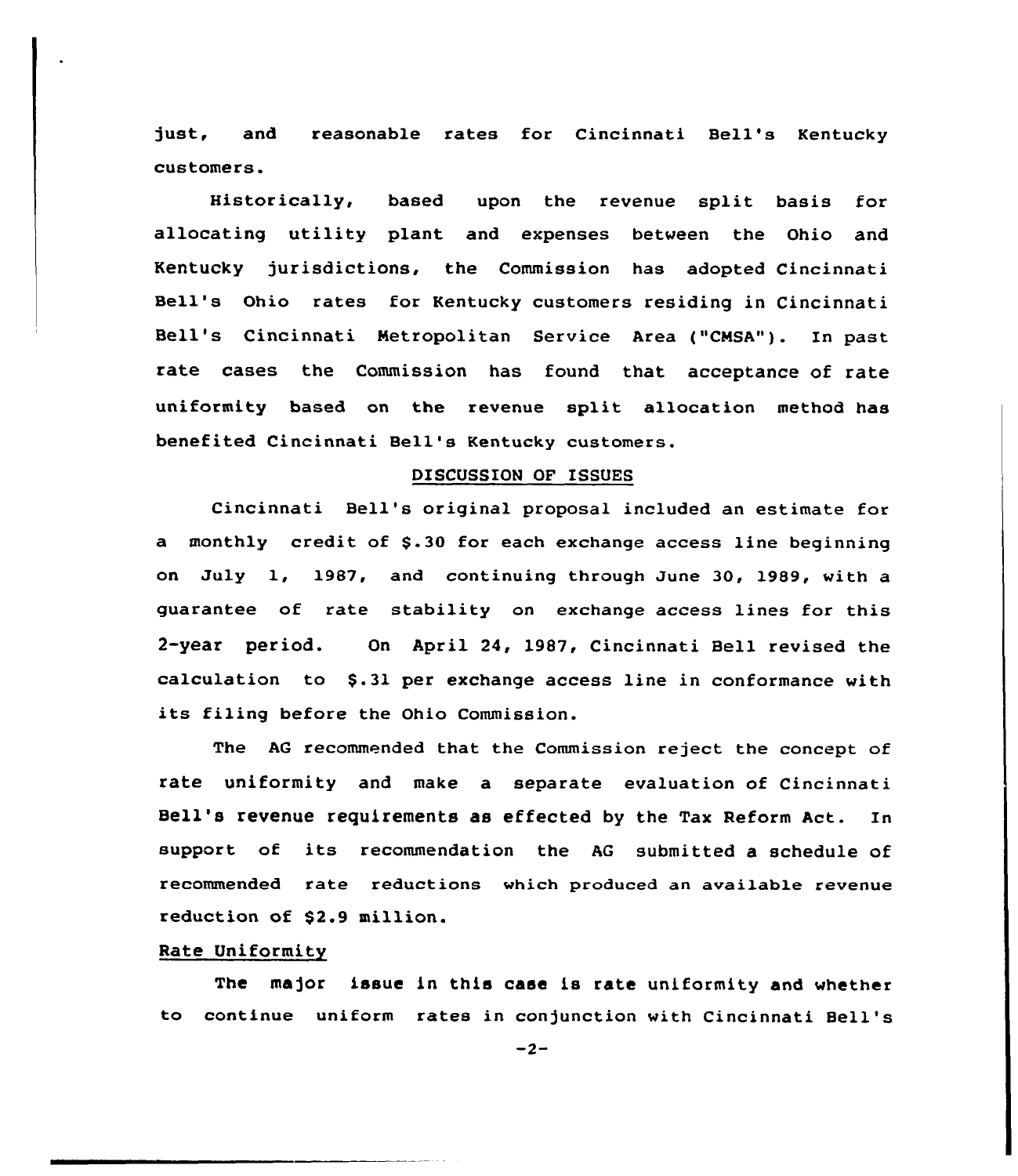proposal before the Commission reflecting the effects of the Tax Reform Act in rates. Although Cincinnati Bell's proposed credit results in a lesser reduction to consumers' bills than if the entire tax reduction were flowed through, the Commission cannot reject rate uniformity on a piecemeal basis by isolating the effects of the Tax Reform Act. for purposes of this proceeding.

 $\mathcal{L}^{\mathcal{L}}$  and  $\mathcal{L}^{\mathcal{L}}$  are the set of the set of the set of  $\mathcal{L}^{\mathcal{L}}$ 

There are differences in rate-making practices between the Ohio and Kentucky Commissions; hovever, despite these differences it has been shown in past rate cases, and vas shown in this proceeding in response to the AG's data requests, that rate uniformity, based on the revenue split allocation method, benefits Cincinnati Bell's Kentucky customers. Therefore, without making any judgment on the decision of the Ohio Commission in this matter, this Commission finds that rate uniformity within the CNSA should be maintained.

# Adjustment of Rates

In an amended filing, submitted Nay 26, 1987, Cincinnati Bell proposed to increase the monthly credit to \$.35 per exchange access line. Cincinnati Bell's proposed \$.31 credit included an offset of \$.04 per exchange access line for an anticipated increase in the Ohio gross receipts tax. On Nay 20, 1987, Cincinnati Bell amended its application before the Ohio Commission and withdrew the gross receipts tax increase from its proposal. On June 9, 1987, Cincinnati Bell's proposed credit of \$.35 per exchange access line was approved in Ohio in Case No. 87-639-TP-ATA. The credit vill remain in effect for <sup>24</sup> months, from July 1, 1987, through June 30, 1989, and Cincinnati Bell vill seek no

 $-3-$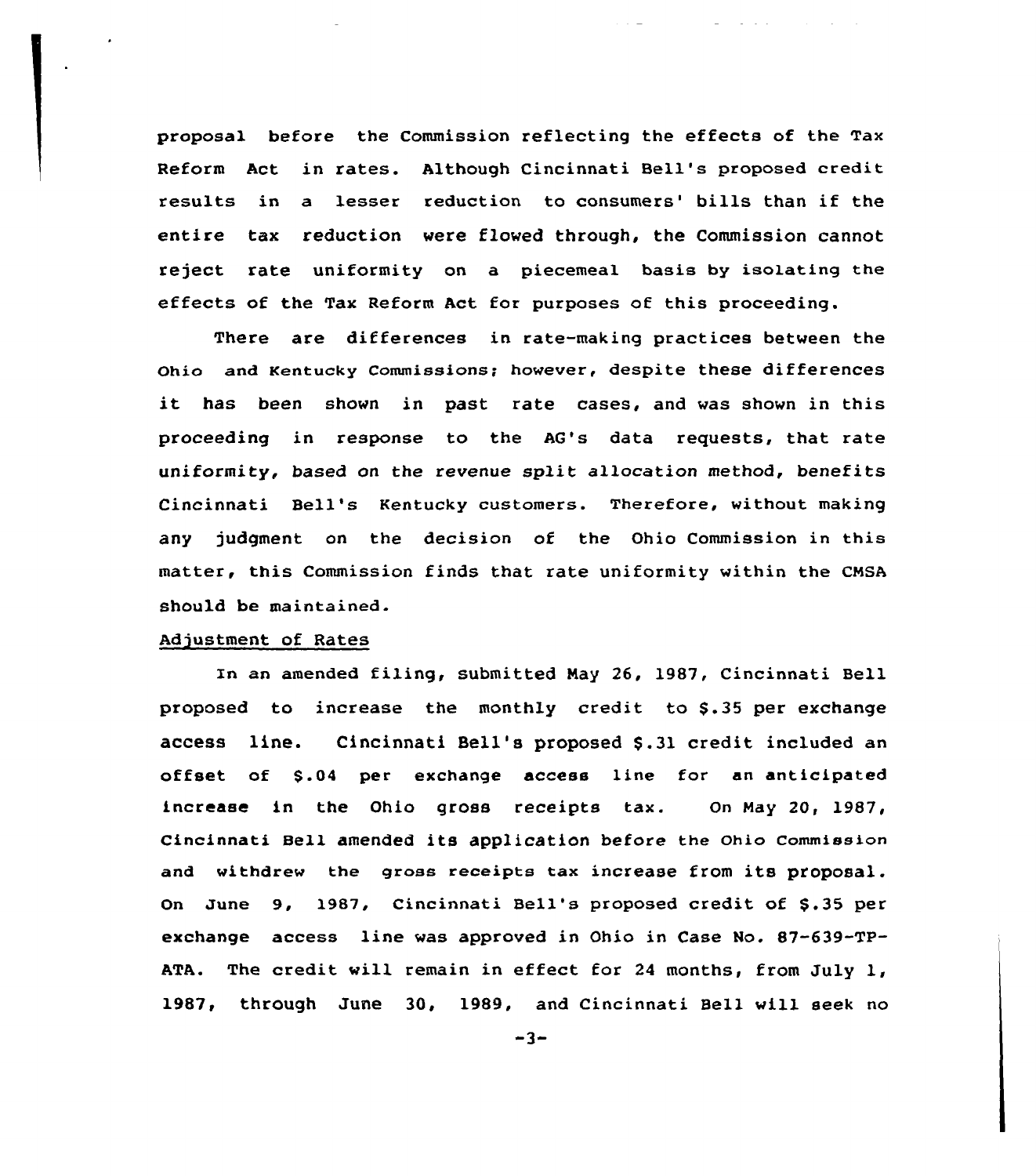adjustment for exchange access line rates during that time period, pending any possible changes to the provisions of the Tax Reform Act.

As an intervenor in this case, AT&T proposed that a portion of any rate reduction resulting from the Tax Reform Act should be applied to reducing access charges. AT&T indicated that it was committed to passing through any such reduction to its customers in the fora of reduced toll rates. While the Commission can envision aany benefits from lowered toll rates, it finds that the greatest benefit to Kentucky ratepayers is to proceed, at this time, with rate uniformity for local exchange rates. The Commission notes that the Ohio Commission in its June 9, 1987, Order permitted intervention of the Ohio Office of Consumers' Counsel regarding the reasonableness of certain offsets against Cincinnati Bell's tax reduction. The Commissian reserves the right to consider any further deeisians regarding Ohio Case No. 87-639-TP-ATA as said decisions are rendered.

## FINDINGS AND ORDERS

The Commission, after consideration of the evidence of record and being advised, is of the opinion and finds that:

1. The rates approved by the Public Utilities Commission of Ohio is Case No.  $87-639-TP-ATA$  are the fair, just, and reasonable rates to be charged by Cincinnati Bell for service rendered to its Kentucky jurisdictional customers and should be approved for service rendered on and after July 1, 1987.

2. The rates approved herein should remain in effect through June 30, 1989, absent any changes to the Tax Reform Act.

 $-4-$